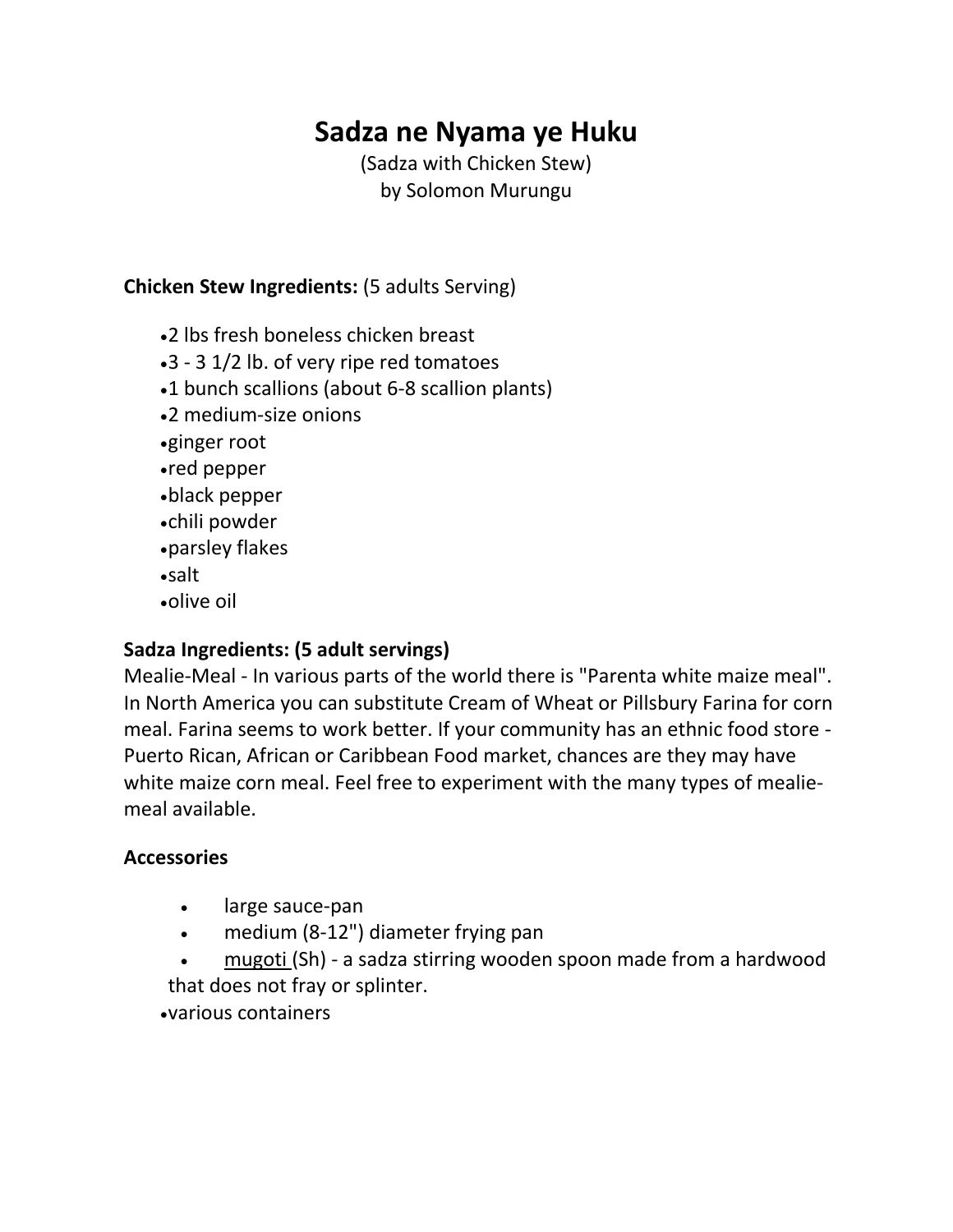### **Preparing the Ingredients**

- slice up two onions into small chunks and store in an air-tight Tupperware container.
- cut up all tomatoes into 1/4" pieces and store in a large container
- skin and finely cut about 3 ounces of fresh ginger and store in an air-tight container to maintain freshness
- cut up the chicken into 1/4-inch cubes
- cut up 1 bunch of scallions into 1/4" pieces and store in an air-tight container. Keep both the root and leaves!

### **Preparing the Sauce.**

- Cover the bottom of a large sauce-pan with olive oil and apply medium to high heat.
- When the oil is very hot (and thin), stir fry the ginger alone for 1/2-minute.
- Add the onions and continue to stir fry. (Leave a tiny bit of ginger and onions for next step).
- Sprinkle enough chili powder to redden the onions and ginger.
- While stirring constantly also add a tinge of red pepper, a fair amount of black pepper.
- Add 1 2 teaspoons of salt and continue to stir. Using your finger, grab a half teaspoon worth of dried parsley leaves and pulverize it with your fingers while sprinkling in the pan. Continue to stir.
- The contents should shimmer from the heat and a spicy aroma should be evident.
- Turn the heat to high. The heat will begin to brown/blacken the bottom of the pan.
- Add the cut tomatoes in 4 to 5 portions at a time while stirring constantly. You aim to maintain boiling point while you add tomatoes.
- When all the tomatoes are in, and the sauce has reached/maintained boiling point, turn the heat down to medium and let boil for 10 to 15 minutes. Stir and mash the tomatoes occasionally.
- Re-sprinkle some more chili powder and stir. After five minutes turn the heat down to low, where the sauce is barely at boiling point. Cook for 10-20 minutes stirring and mashing the tomatoes as needed. [At this point if you have other things to do, you can simply turn the heat off and go off to do other things and return to the recipe later.]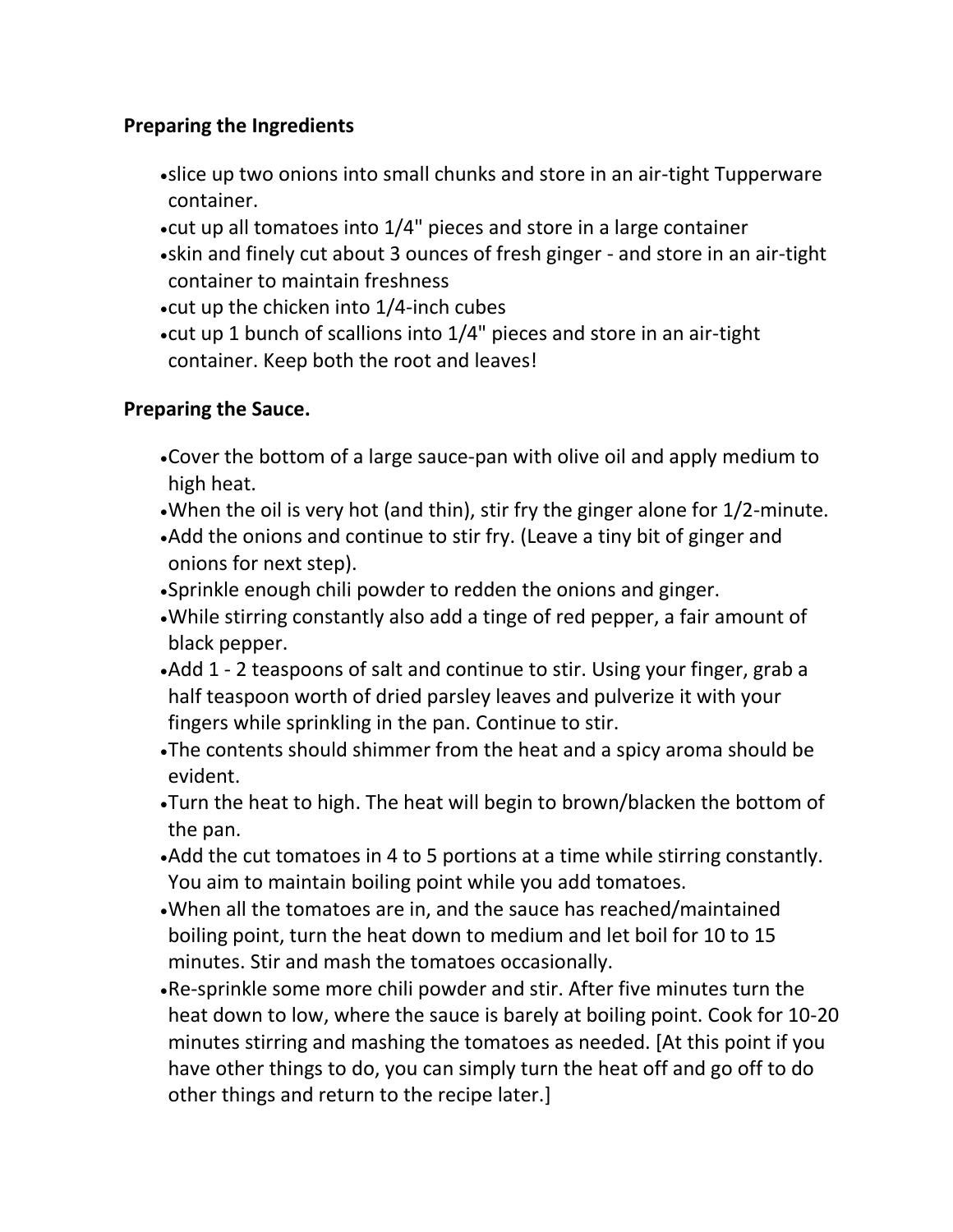## **Preparing the Chicken (or Beef)**

- Cover the bottom of a frying sauce-pan with olive oil and apply medium to high heat.
- When the oil is very hot, carefully tilt the pan to spread the oil so as to cover the walls of the frying pan. Add the tiny amount of ginger and onions from last step and stir fry for a couple of seconds.
- Apply high heat. Add all the cut chicken into a large pile in the center of the frying pan.
- Allow bottom pieces to cook and spread/stir the rest around the pan while stirring. Do not allow any of it to burn.
- After a while the water in the chicken will cover the bottom of the pan and boil.
- Continued to stir and add, chili powder, black pepper, red pepper, salt and parsley leaves.
- Allow all the water to boil off and continue to stir until the bottom of the pan is dark brown from the heat and spices.
- Mix the chicken with the tomato sauce in the tomato saucepan and stir to ensure an even mixture. Keep under low heat - barely boiling. Let simmer for 30 minutes, stirring occasionally.
- After 30 minutes or so turn heat off but keep saucepan on the hot burner to use the residual heat.

### **Cooking Sadza (Shona: "Kubika Sadza")**

- Before you begin, bring to boil about one gallon of water in a kettle.
- Add 5 cups of mealie-meal in a 3 quart saucepan. Add enough cold water to completely soak the mealie-meal. Most of the water will be absorbed by the mealiemeal.
- Add little more water to allow you to stir with a mugoti into a very thick white mixture and place saucepan over medium



high heat, and while stirring add boiling water slowly.

Continue to stir evenly and constantly to prevent the mealie-meal from settling and hardening at the bottom of the pan. (If this happens you end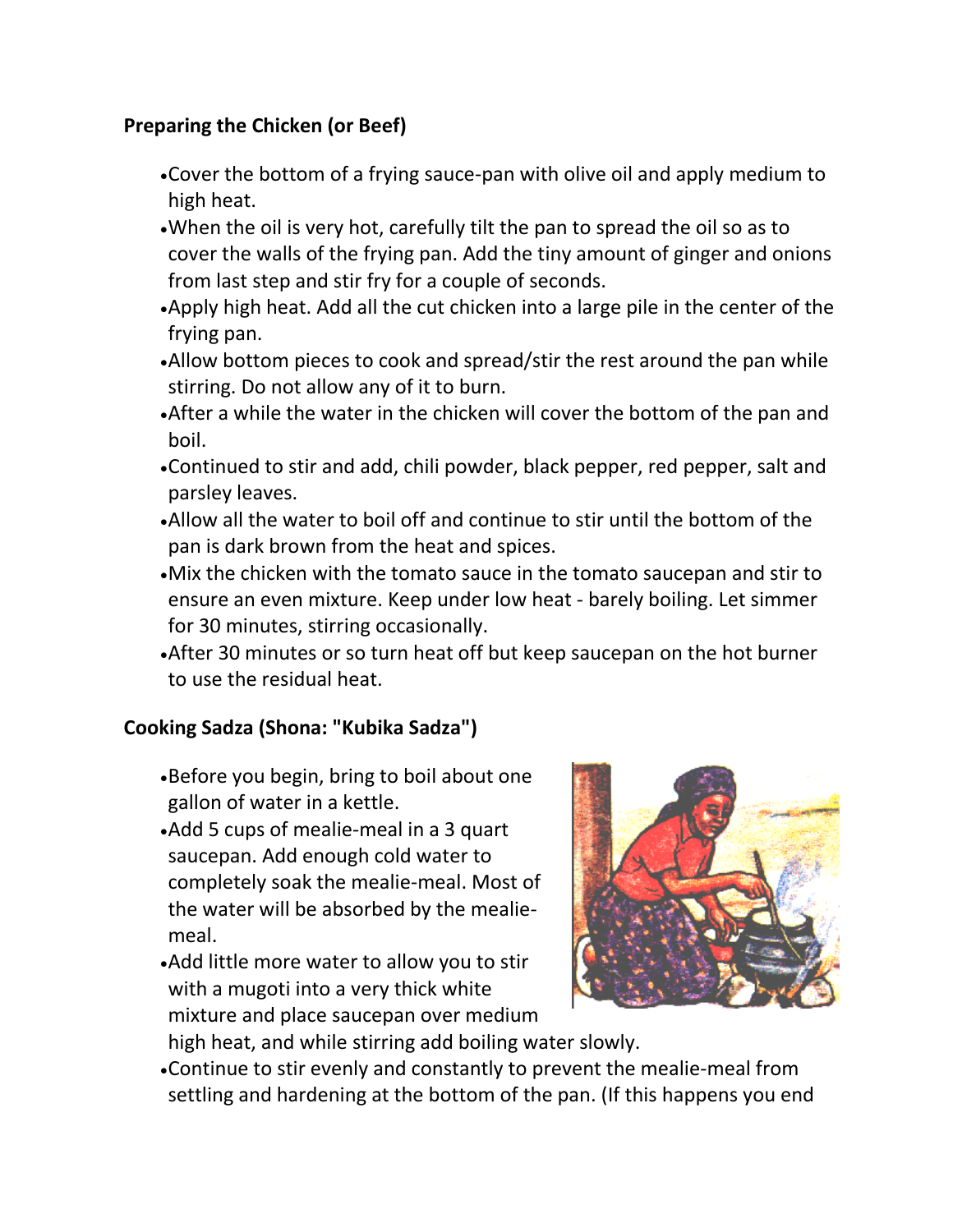up with lumpy sadza - in Shona: "Sadza rine Mapundu" - literally "Sadza with pimples".)

- As the mixture heats up the texture changes from rough to smooth. Continue to add water to loosen the mixture and allow it boil with enough movement - some upward spattering will occur (Shona: "kukwata").
- At this stage, the sadza is in porridge state. If the water/mealie-meal mixture is just right, the sadza will boil without spilling over. However if it is too thin it might spill over, especially if you put a the saucepan cover on. Keep an eye on it.
- Allow the mixture to boil under medium high heat for about 5 minutes. Add the mealie-meal (upfu) 1/2 cup at a time and stir. At this point the sadza requires relatively heavy stirring as it thickens.
- Continue to add upfu and stir evenly until the sadza takes on the appearance of mashed potatoes. Be careful not to make it too thick otherwise it becomes too hard (Sh:"chidhina" )- literally "brick" and not as enjoyable to eat.
- After the sadza reaches the desired texture and is well mixed, turn heat off an cover and let it sit for a couple of minutes before serving. Good luck!

### **To Cook and to Serve**

Before serving, bring the chicken stew to a boil again. Turn heat off completely and add the cut scallions. Stir evenly to spread scallions in the stew. Let sit for 1 minute and serve while scallions are green and crunchy. Stew is served in a bowl and sadza on a plate.

### **How to eat Sadza neNyama**

Sadza is finger food. However the first time around you may wish to use a spoon until you have had a chance to observe an experienced person eat with their hands - it is quite and art! Wash your hand well in a bowl of clean water. Using your right hand (Sh: rudyi -lit. 'the one used to eat') partition a small chunk of sadza and mold it into a little round or oval ball of sadza called "musuwa we sadza" in your palm. Be careful not to burn yourself. Dip (Sh: tonha) it in the soup (Sh: muto) and bite off and eat a sizable chunk. Re-mold the remainder of your sadza in your palm and continue the process. Use your fingers to pick up and eat chunks of chicken or beef. Enjoy!